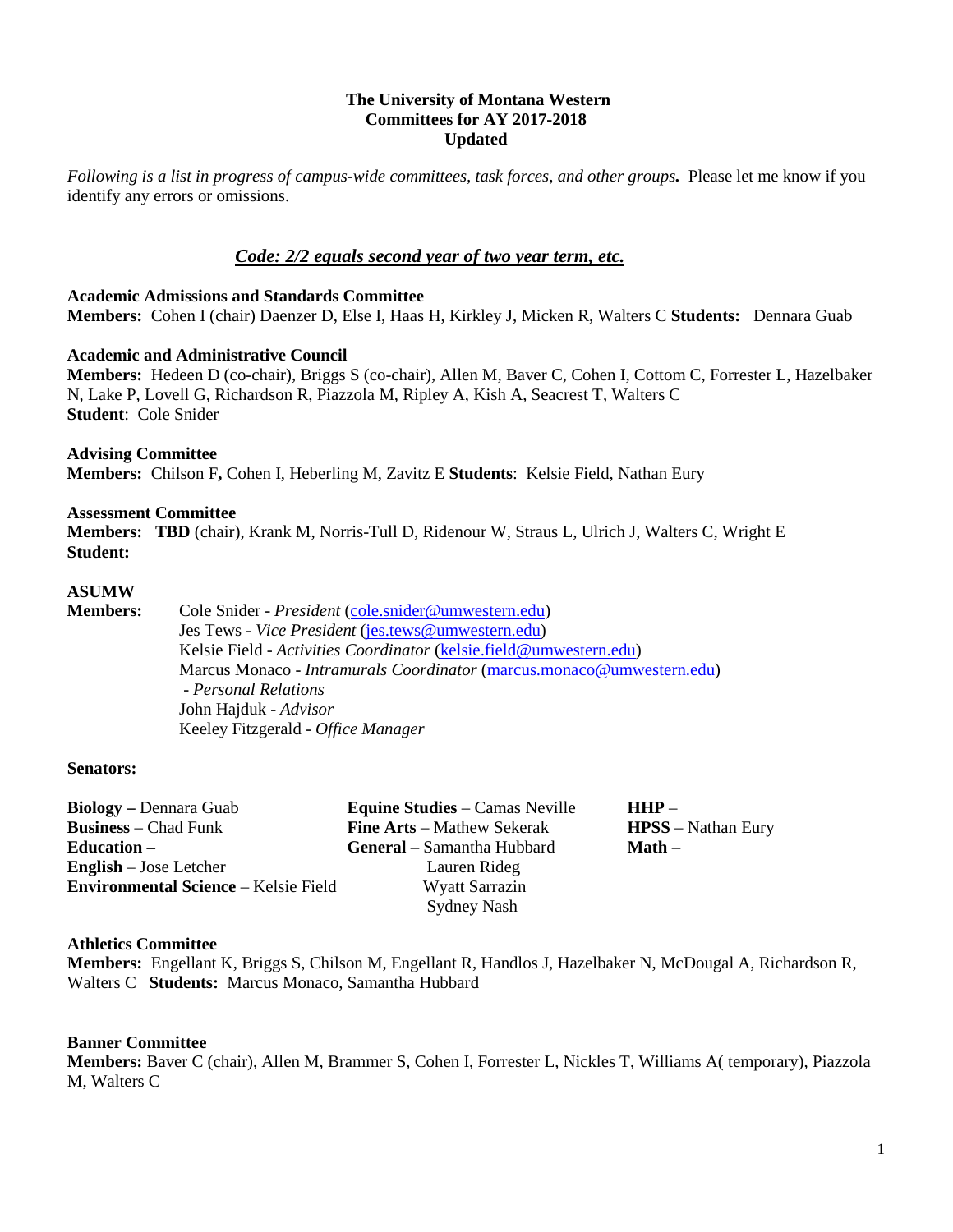## **Budget Committee**

**Members:** Briggs S (Chair), Hedeen D, Weatherby B, Allen M, Baver C, Blankenship B, Cohen I, Cottom C, Daenzer D, Dwyer B, Else I, Engellant R, Ericksen C, Forrester L, Handlos J, Hazelbaker N, Howard V, Kirkley J, Lake P, McCabe B, Mock S, Morrow M, Piazzola M, Richardson D, Richardson R, Ripley A, Schoenemann S, Walters C, Weinacht, Aaron, Wright E **Students:** Cole Snider, Wyatt Sarrazin, Jes Tews

## **Campus Development Committee**

**Members:** Briggs S, Cottom C, Hazelbaker N, Holland D, McCarthy C, Thomas R **Students**: Cole Snider, Kelsie Field

## **Chancellor's Cabinet**

**Members:** Chancellor Beth Weatherby (Chair), Chad Baver (IT Director), Vice Chancellor Susan Briggs, Vice Chancellor Deb Hedeen, Megan Chilson (Faculty Senate Chair), Cole Snider (ASUMW President), Russ Richardson (Athletic Director and Development Officer), Roxanne Engellant (UMW Foundation Director), Nicole Hazelbaker (Dean of Students), Hillary Lowell (Assistant to the Chancellor)

## **Collective Bargaining:**

| <b>Faculty:</b>        | Shane Borrowman          | Michael Hengler     |
|------------------------|--------------------------|---------------------|
|                        | Fred Chilson             | <b>Bill Janus</b>   |
|                        | Doug Daenzer             | <b>Jack Kirkley</b> |
|                        | Mike Gilbert             | John Xanthopoulos   |
|                        | Megan Kelly              | Vikki Howard        |
| <b>Administration:</b> | Susan Briggs, Deb Hedeen | Spruce Schoenemann  |
|                        |                          |                     |

**Student:** Cole Snider

## **Computer Fee Committee**

**Members:** Baver C (Chair), Engellant K, Holland D, **Students***:* Sydney Nash

## **Course Evaluations Committee:**

**Member:** Straus L (co-chair) Carlson A (co-chair), Dyreson E, Francisconi M, Holland D

## **Department Chairs**

**Biology:** Mike Morrow **Equine Studies:** Iola Else **Business & Technology:** Fred Chilson **Fine Arts:** Brent McCabe **Education:** Vikki Howard **HHP:** Janelle Handlos **English:** Bethany Blankenship **HPSS:** Aaron Weinacht **Environmental Sciences:** Spruce Schoenemann **Mathematics:** Debbie Seacrest

## **e-Learning Committee**

**Member** Kish A (Chair), Baver C, Cobau S, Gilde C, Haas H, Howard V, Nygren N, Ripley A, Seacrest D, **Student**: Matt Sekerak

## **Elections Committee (ASUMW only)**

**Students:** Cole Snider [\(cole.snider@umwestern.edu\)](mailto:cole.snider@umwestern.edu)**,** Kelsie Field [\(Kelsie.field@umwestern.edu\)](mailto:Kelsie.field@umwestern.edu), Kade Patton [\(kade.patton@umwestern.edu\)](mailto:kade.patton@umwestern.edu), Chad Funk [\(chad.funk@umwestern.edu\)](mailto:chad.funk@umwestern.edu), Matthew Sekerak [\(matthew.sekerak@umwestern.edu\)](mailto:matthew.sekerak@umwestern.edu), Dennara Gaub [\(dennara.gaub@umwesterns.edu\)](mailto:dennara.gaub@umwesterns.edu)

**Enrollment and Attendance Committee Members:** Walters C, Cohen I, Forrester L, Richardson R

## **Equipment Fee Committee**

**Members:** Hedeen D (Chair), Elliott B, Engellant K, Levine, R, Ulrich K **Students:** Nathan Eury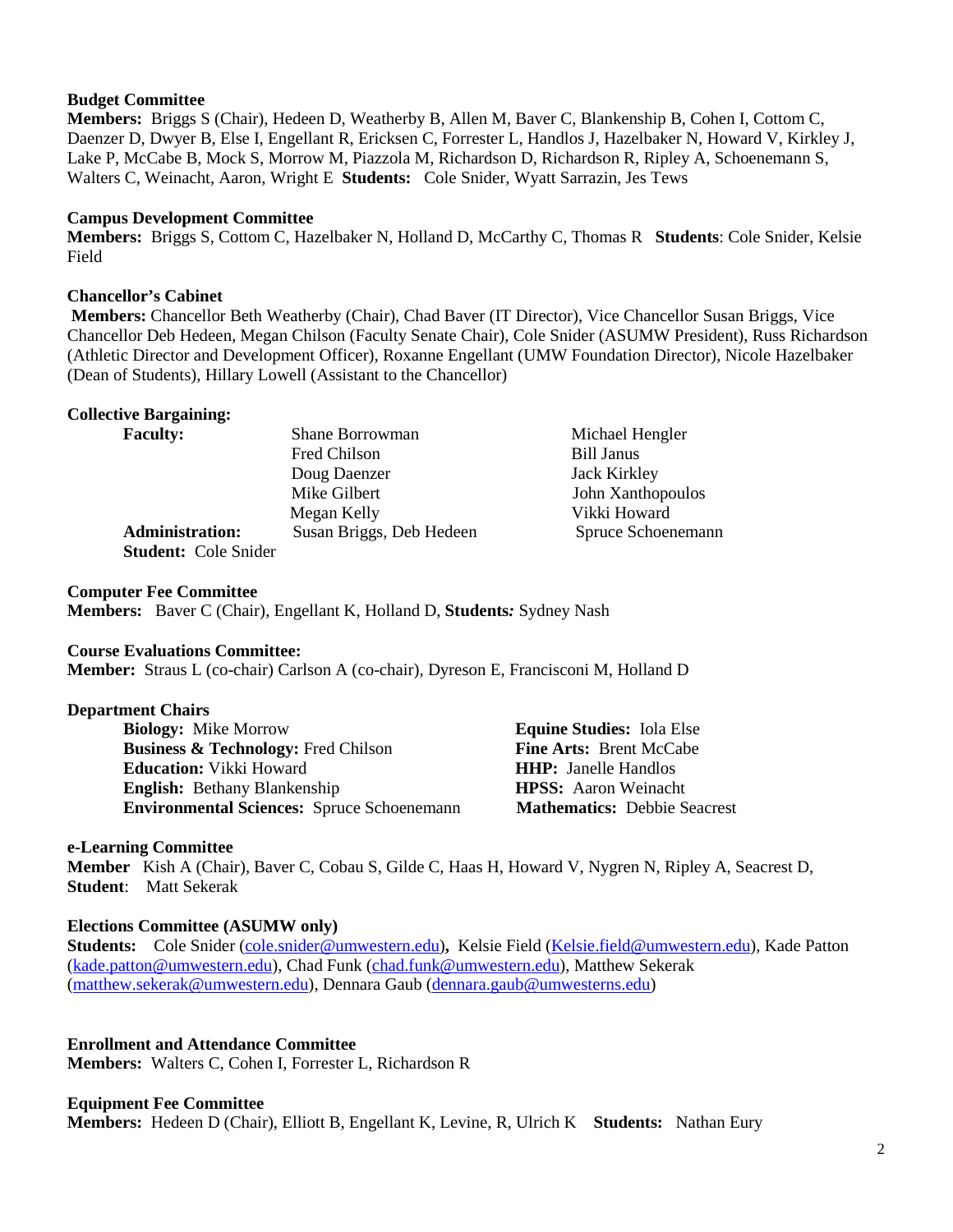### **Faculty Association Officers 2017-2018 AY**

Laura Straus (President) Mike Gilbert (Vice President) Jack Kirkley (Secretary) Doug Daenzer (Treasurer)

### **Faculty Development Committee**

**Members:** Gilbert M (chair), Borrowman S, Krank M, Ulrich J

#### **Faculty Senate**

**Executive Committee of Senate (ECOS)** Rob Thomas (chair), Michael Hengler (vice chair), Erin Zavitz (secretary) **Members:** Engellant K–BUS, Ulrich K-BIO, Straus L-EDU, Carlson A-ENG, Lyon L-ENVS, Kelly M-EQST, Hengler M-FA, Chilson M-HHP, Zavitz E-HPSS, Seacrest T-MATH **Ex-officio, non-voting members:** Weatherby B (Chancellor), Hedeen D (Provost) **Student**: Cole Snider

**Financial Aid Appeals Committee Members:** Cohen I, Handlos J, Meier-Francisconi J, **Students:** Cole Snider

#### **Financial Literacy Committee**

**Members:** Benson L, Cohen I, Haagenson T, Nygren N, Seacrest T, Weinacht A, Zimdars D, **Students:** Nathan Eury

**Financial Committee (ASUMW only) Members:** John Hajduk **Students:** Jes Tews, Cole Snider

**Fine Arts Committee Members:** Mastandrea E **Students:** Matt Sekerak, Wyatt Sarrazin

#### **General Education Committee**

**Members:** Seacrest T (chair), Straus L, Blankenship B, Eudaily S, Kennedy B, Mock S, Ridenour W, Ulrich J, Young L **Students:** Chad Funk, Lauren Rideg

#### **Health and Wellness Committee (waiting for update)**

**Members:** Benson L (chair), Girard J, Handlos J, Hazelbaker N, McCabe D, Seacrest D, Young, L Kim Martinell, Pam Mussard **Students:** Samantha Hubbard

### **Honors Committee**

**Members:** Dyreson E (chair), Carlson A, Krank M, Lyon L, Mastandrea E, Norris-Tull D **Students**: Kelsie Field, Dennara Guab, Nathan Eury, Wyatt Sarrazin

#### **International Committee**

**Members:** Lyon L, (co-chair), Xanthopoulos J (co-chair) Janus B, Forrester L, Gilde C, Kirkley J, Mastandrea E, Weltzien A **Students:** Kelsie Field, Nathan Eury

#### **KDWG Radio Board**

**Members:** Hajduk J (chair), Briggs S, Feldt W, Micken R **Students:** Kelsie Field, Cole Snider, Wyatt Sarrazin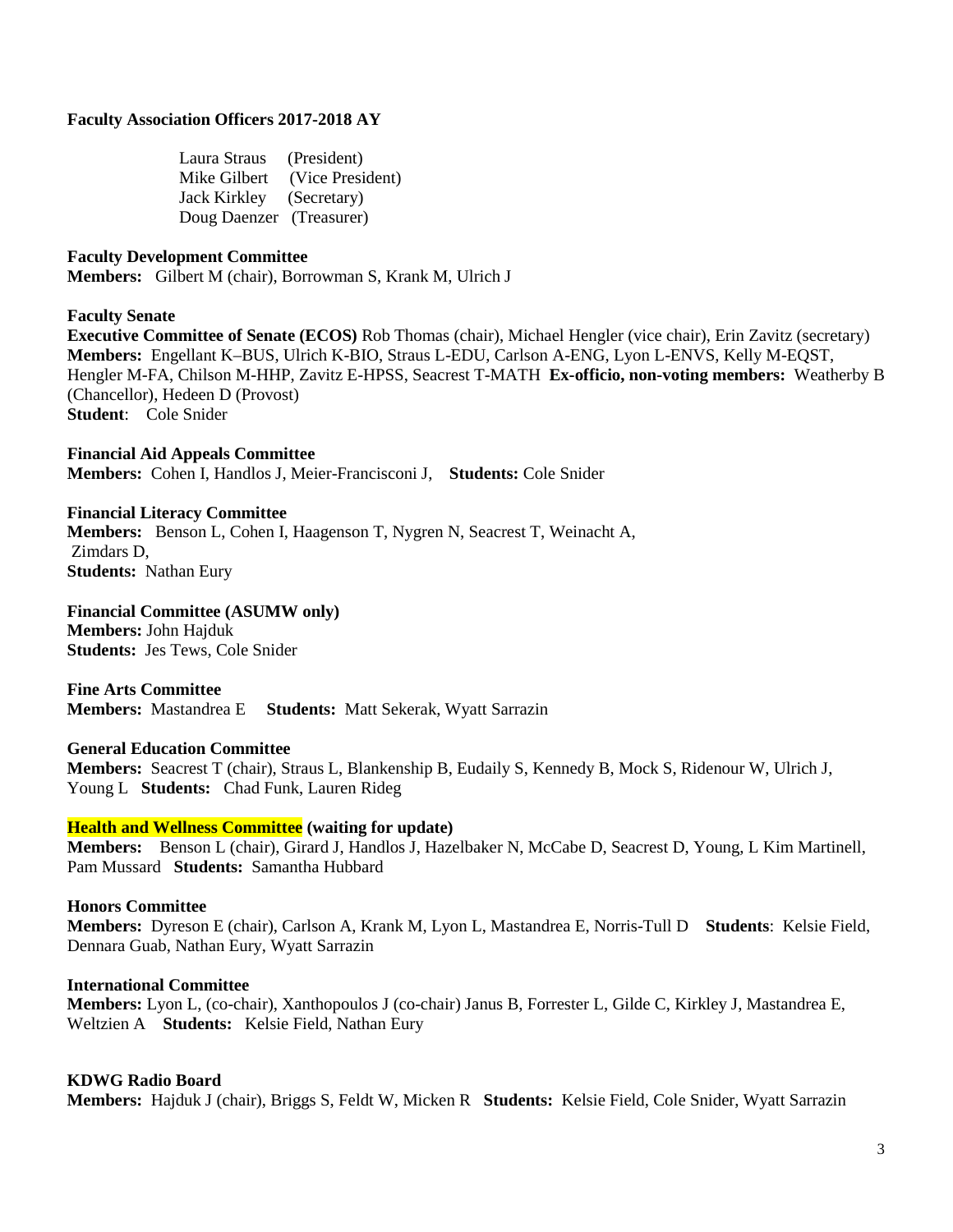# **Labor-Management Committee**

**Members:** Hedeen D, Briggs S**,** Gilbert M, Kirkley J, Straus L

### **Learning Center Committee**

**Members:** Cohen I, Kennedy B, Nygren N, Shipman K Students**:** Nathan Eury

**Library Committee**

**Members:** Conover D, Dwyer E, Handlos J, Janus B, Kish A, Students**:** Kelsie Field

### **Multicultural/Affirmative Action/ADA Committee**

**Members:** Francisconi M, Jones C, Gilliard J, Xanthopoulos J **Students:** Wyatt Sarrazin, Camas Neville

## **Rape Prevention Task Force**

**Members:** Benson L, Burgstrom A, Herman C, Kish A, Kuskie, McDougal A, Piazzola M, Seacrest D, **Students:** Kelsie Field, Callie Kanthack

### **Safety and Security Committee**

**Members:** Hazelbaker N **(**Chair**),** Bruce L, Cottom C, Mock S, Nelson J, Nichols T, Piazzola, Richardson R, Snyder N **Community Members:** Darrin Morast *(Fire Chief),* Don Guiberson *(Chief of Police*), Kluesner *(Sheriff)*, Sue Hansen (Public Health), Trent Gibson (MYCA) **Students**: Chad Funk, Jes Tews

## **Scholarships/Awards Committee**

**Members:** Handlos J (chair), Allen M, Cohen I, Else I, Engellant R, Gilliard J, Holland D, Micken R, Shipman K **Student:** Lauren Rideg

### **Strategic Planning Committee**

**Members:** Hedeen D (chair), Allen M, Baver C, Briggs S, Chilson M, Cohen I, Cottom C, Engellant R, Forrester L, Handlos J, Hazelbaker N, Piazzola M, Richardson R, Ripley A, Seacrest T, Walters C, Borrowman S, Steadman K **Students:** Cole Snider, Jes Tews

#### **Sustainability Committee**

**Members:** Baver C, Brandon J, Briggs S, Bruce L, Kirkley J, Lyon L, Nelson J **Students:** Kelsie Field

# **Teaching Development Committee**

**Members:** Aiken E (chair), Anderson M., Blankenship B, Janus B, Weltzien A **Students:** 

## **Technology Steering Committee**

**Members:** Baver C (Chair), Briggs S, Hedeen, D Engellant K, Forrester L, Hand V, Kish A, Ripley A, Seacrest T, Mastandrea A, Mastandrea S **Students:** 

## **Tenure and Promotion Committee**

**Members: FA appointees:** Norris-Tull (2/2), Jones C, (2/2), Zaspel (2/2), **Admin. Appointees:** Bethany Blankenship (2/2), ??????

# **Tobacco-Free Task Force**

**Members:** Mike Piazzola, Neil Snyder, Lexi Benson, Jerry Girard, Nicole Hazelbaker, Linda Lyon, Laura Straus, Alan Weltzien, Erin Zavitz **Students:** Brandon Piazzola

## **Traffic Appeals Committee**

**Members:** Allen K, Daenzer D, Francisconi M, Harrington B, **Students:** Cole Snider [\(cole.snider@umwestern.edu\)](mailto:cole.snider@umwestern.edu), Kade Patton [\(kade.patton@umwestern.edu\)](mailto:kade.patton@umwestern.edu)